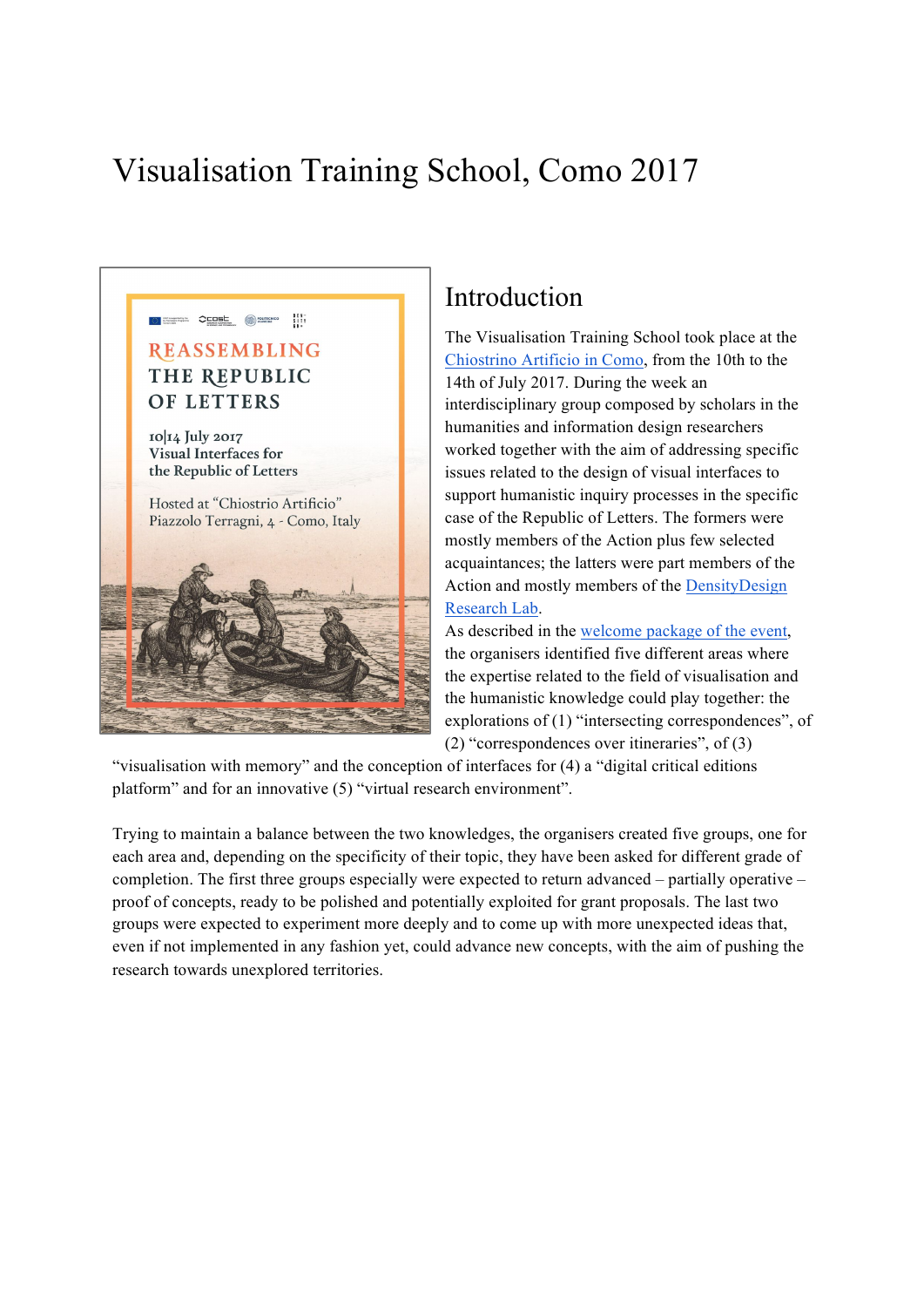## Project descriptions





The group one focussed on the representation of intersections between correspondences – from two up to five of them simultaneously – making use of different sets of data related to the Foundation of the Royal Society and the correspondence of Gottfried Wilhelm (von) Leibniz. The group spent the week in devising different approaches for accessing and visualising the data, in a way that is both innovative and automated, and/or encapsulated within a digital application.

Starting from the topic of intersecting correspondences, different sub areas of exploration have been identified and for each of them the group came up with a suitable visual solution, listed as following: (1) the entry point named "sunburst view" very useful as an introduction to the available informations, (2) the "polygonal view" aimed at the visual representation of intersection between multiple and different correspondences –the researcher could select from three up to five– , (3) the "scatterplottish view" conceived for providing a more detailed view on the intersections between two chosen correspondences and (4) the "letter pathways view" suitable for representing the flows of letter exchanges between one selected historical figure and all of its contacts. For the sake of maintaining an intelligible output, the group decided to split up the correspondence pathways of one specific individual depending on the roles it covered: as sender – including double authorship of a letter and ghostwriting – as intermediary and as recipient – even of indirect correspondence.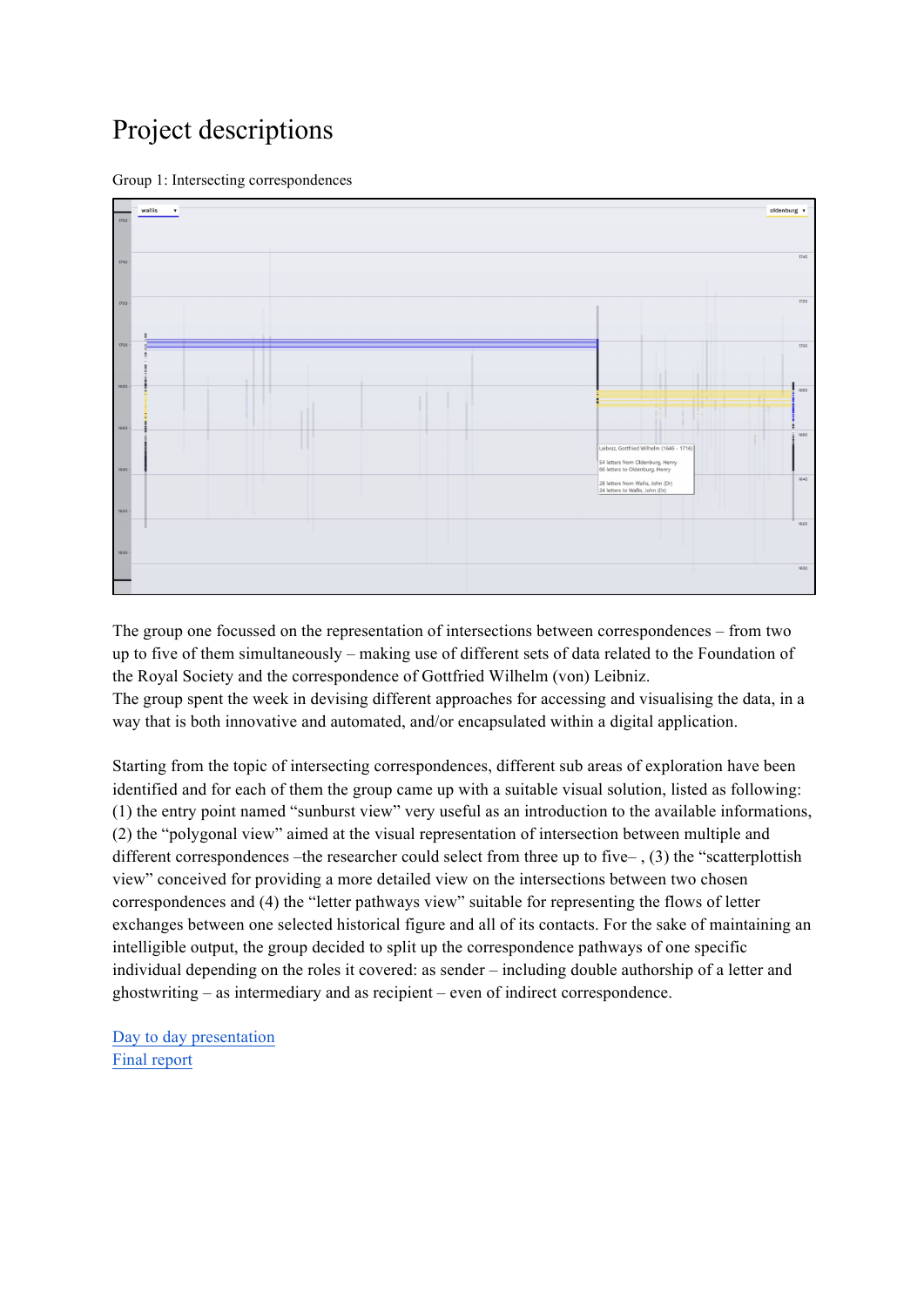



The group two explored strategies for analysing the correspondence of a particular individual in relation with its physical itinerary during her life, considering Jan Amos Comenius as a use case. This group also aimed at devising a new digital tool and releasing an advanced proof of concept able to answer the main research questions – better declined in their final report.

The final outcome featured two parallel views on the life and letter exchanges of Comenius. In the former, the itinerary is represented as a matrix with time on the horizontal axis and the list of visited places on the vertical one, facilitating the reading of the temporal dimension in comparison to the geographical one; points in time and space –x and y axis– are connected through a line representing an abstraction of the life itinerary of the individual and on the same points letters are displayed as sized color-coded circles – red for sent letters, blue for received ones, with dimension corresponding to the amount of letters. The abstraction of the space involved in the matrix visualisation could be intended as a necessary transformation useful to display a high amount of information in the same context without compromising the easy of use of the tool.

A real geographical map showing the real extent of the itinerary represents the second parallel view, placed just beside the matrix to help in finding a balance between the two observable dimensions.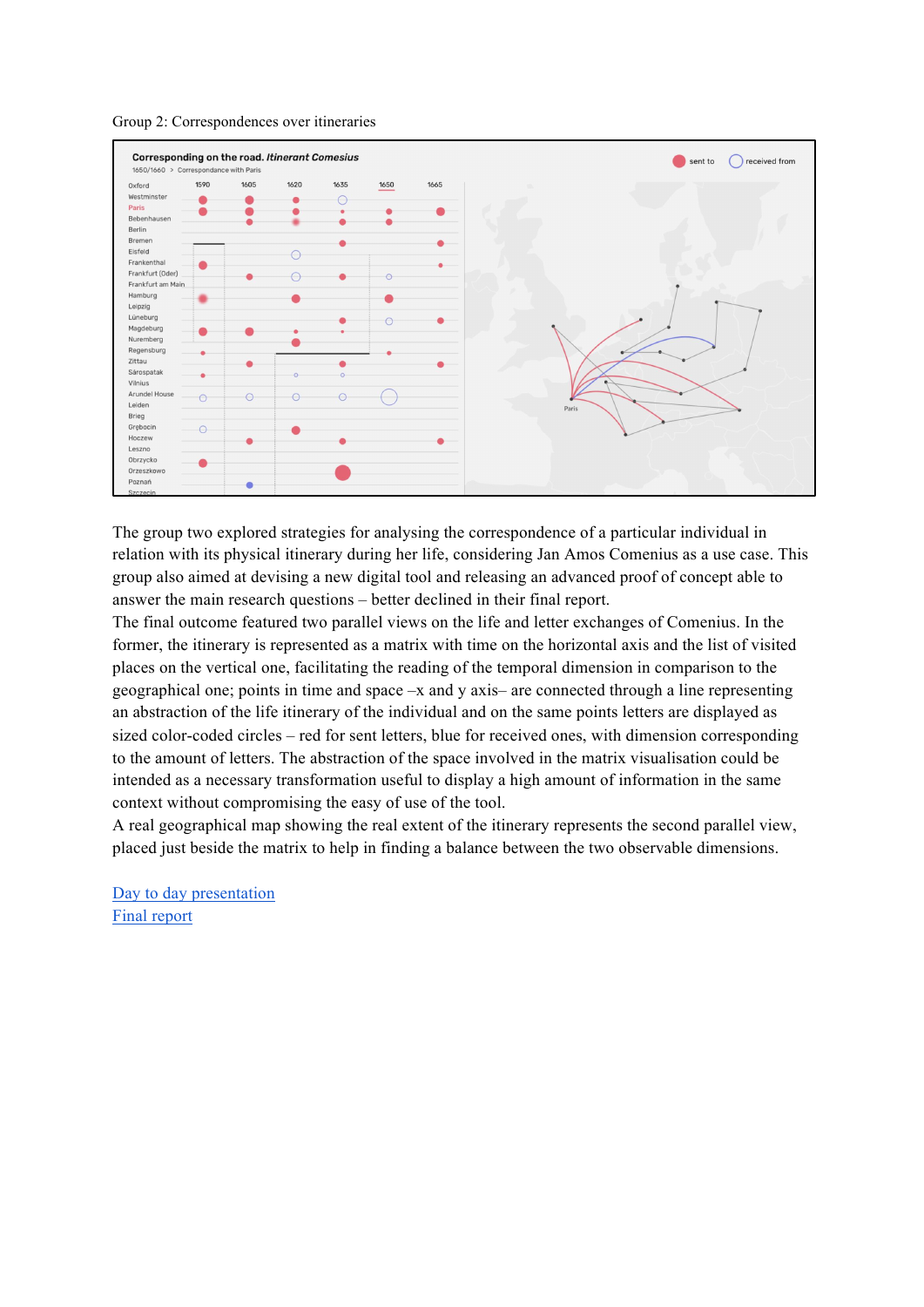Group 3: Visualisations with memories



Group three focussed on "visualisations with memories" and was involved in the exploration of possible new means of expressing the temporal dimension of correspondences over diverse kinds of representations, including geographical and hierarchical forms. Whilst dynamic visualisations can achieve this, they do not usually retain traces of past frames and they miss frame-by-frame impressions. The team worked on the case study of Desiderius Erasmus, whose correspondence dataset appeared as representative of those contained in EMLO.

This project involved the use of colour-scales and signifiers as well as a further categorisation and placement of letter-signifiers within different shaped areas. Thanks to these choices and a map-based visualisation capable of representing multiple combinations of data by means of filtering and clustering the displayed information depending on the zoom, it has been possible to compare cities or historical figures under perspectives tailored to highlight certain aspects instead of others.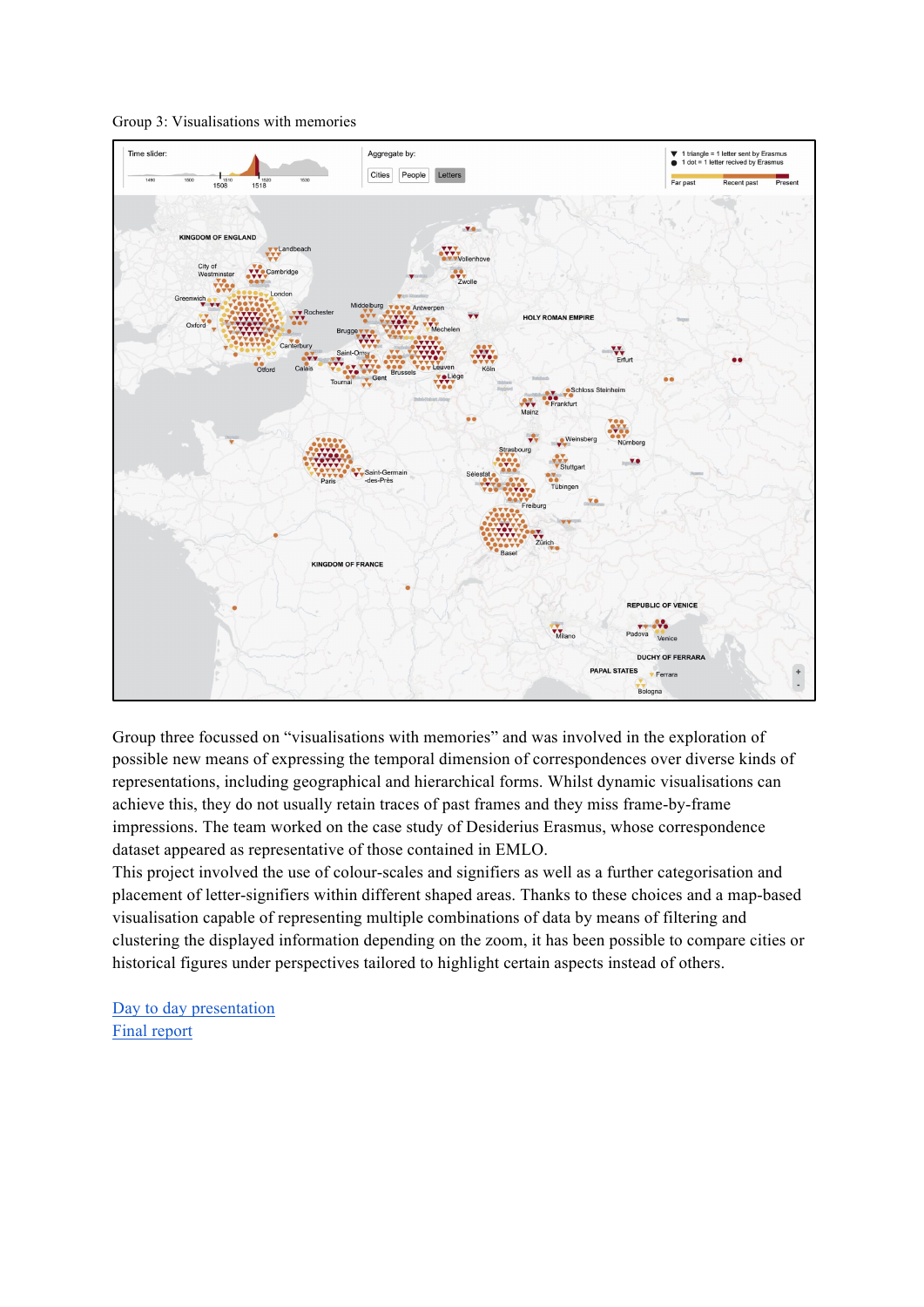Group 4: Digital Critical Editions



The group four worked on a conceptual enhancement of EMLO, a digital repository of metadata regarding correspondences from the Early Modern period. Currently the platform hosts a multitude of items but the way in which it is structured doesn't allow for an intensive use by scholars; some functions and tools are considered to be now missing.

The group focussed on the general overview of the whole content, with graphical signifiers describing the form of the available items (metadata, full letters, collections and even existing collections not available on EMLO). Furthermore, the platform assists the researcher in her explorative process, fostering her understanding and going from a distant reading of all the material to a close reading of the most interesting piece of material.

The group envisioned the possibility to have a sort of notebook where to inject part of the browsed material and store comments and notes about it; a sort of repository of thoughts raised by the consecutive explorations of the researcher. This solution allows for a smooth merge of the digital tools with the research processes of scholars, opening new possibilities to exploit the advantages of embraching a digitital-driven analyses instead of the classical "physical" approach.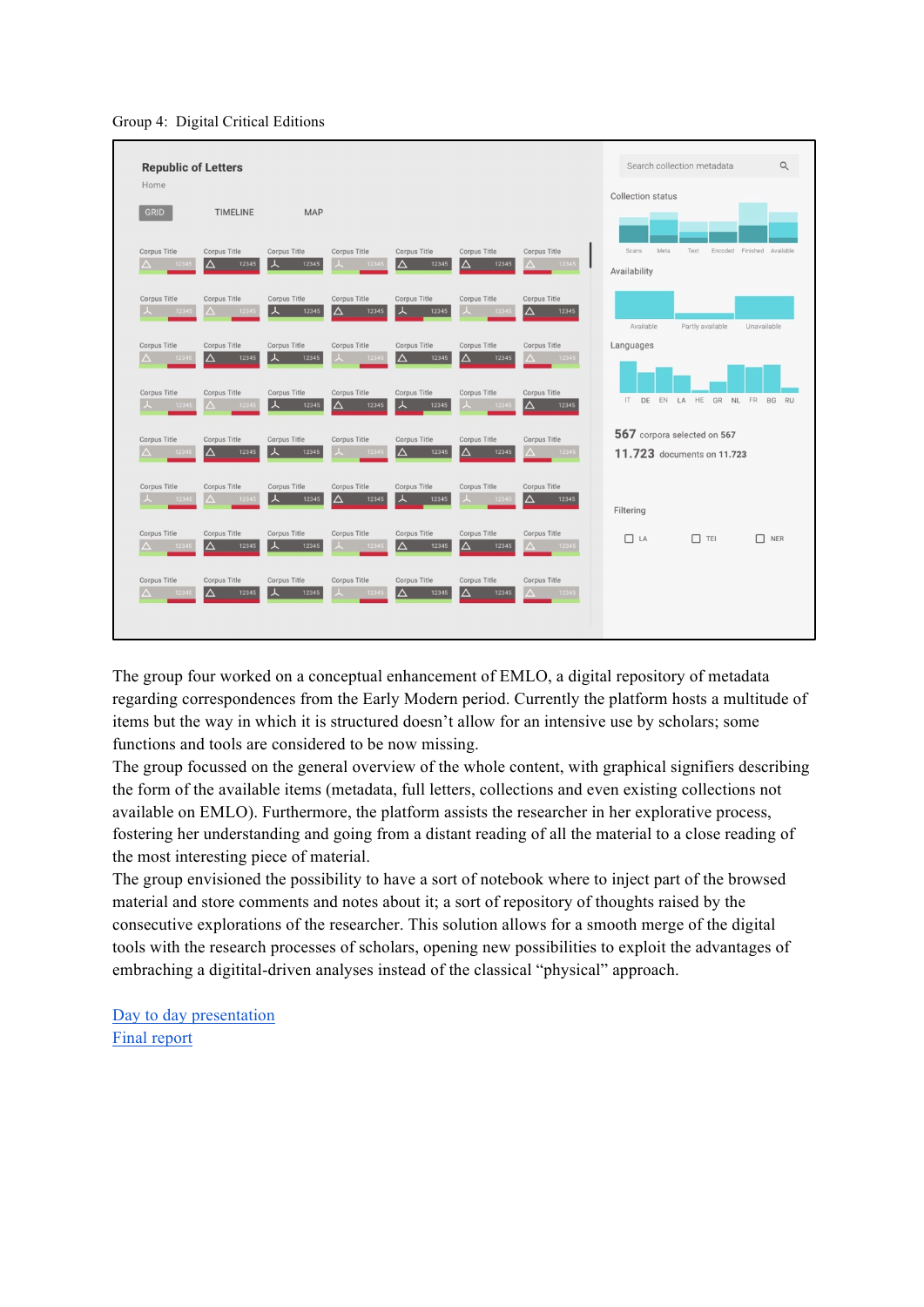



The group five had a more experimental and broad approach. They pursued the aim of getting to the most fresh idea of a VRE rather than focussing on concrete solutions.

The work is strongly based on metaphors, intended as a tool to push further the boundaries of knowledge. Moving from the metaphor of the "universe of knowledge" they quite soon bumped into the "multiverse of knowledge", where several universes came into place, everyone with its laws and logics. The idea is to base the whole VRE on top of this metaphor and take advantage of its intrinsic logics to shape the content/data about the Republic of Letters. Indeed, since known by historical sources, there are different voices about the matter and while some may think there have been even multiple Republic of Letters, some other might say there have been none.

This circumstance suits well to the metaphor of the multiverse, where same elements could have instances in more than a singular universe and are free to follow different rules/laws according to the space in which they are acting.

The group did not propose any proof of concept or any pragmatical solution regarding the implementation of the "multiverse of knowledge" (again, it was not in the scope) and it considered the use of Linked Open Data and Artificial Intelligence.

This kind of experimentations are good exercises for opening the mind and bringing into the scene those ideas which would have been otherwise hardly considered. Even if the implementation of the project would find many technical obstacle, causing it to get reduced (or even abandoned) the intrinsic value of the changes of perspectives on the phenomenon should be considered as an innovative contribution to the field of study.